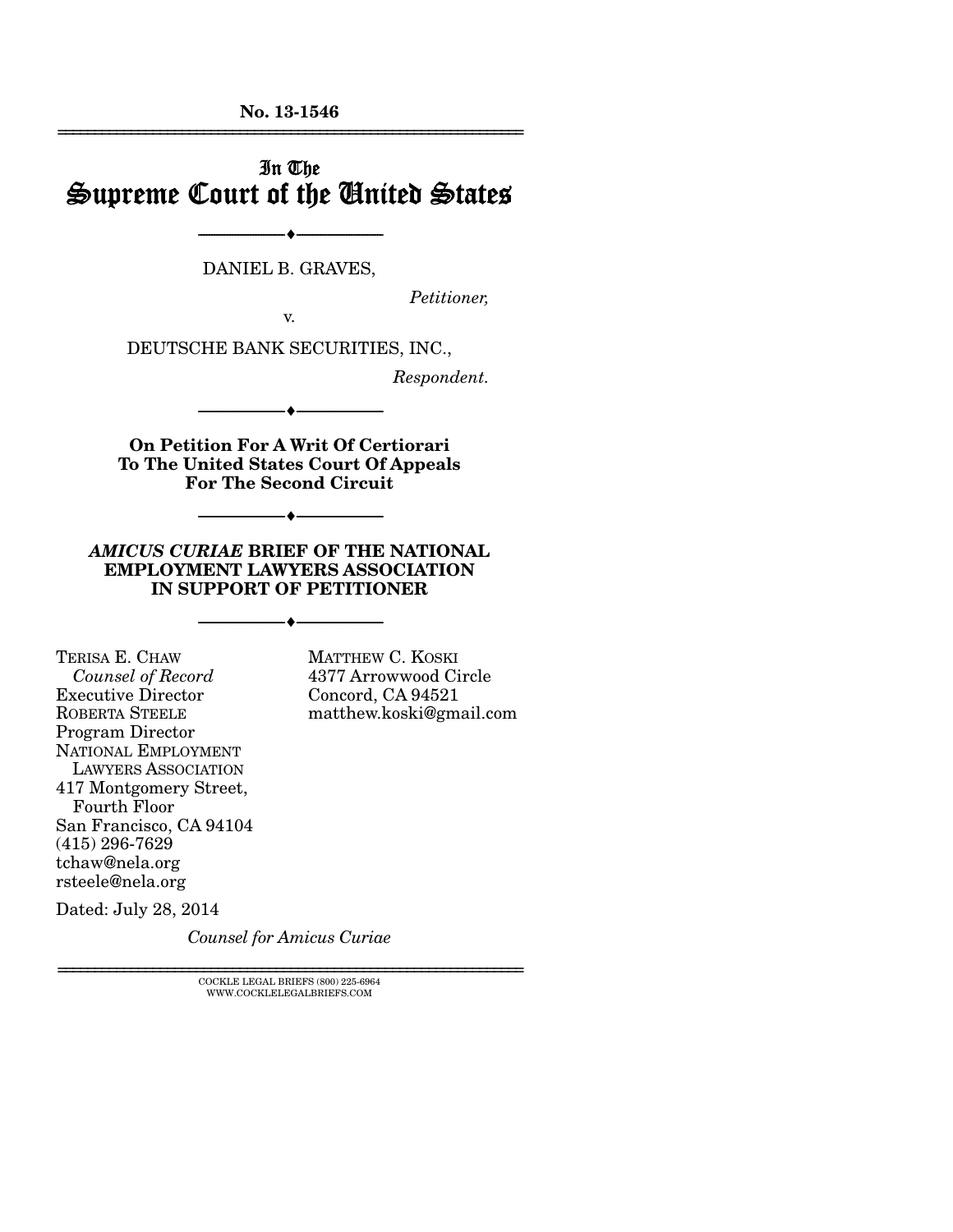# TABLE OF CONTENTS

# Page

|      |                                                                                                                                                                                                                            | $\mathbf{ii}$ |  |  |
|------|----------------------------------------------------------------------------------------------------------------------------------------------------------------------------------------------------------------------------|---------------|--|--|
|      | INTEREST OF AMICUS CURIAE                                                                                                                                                                                                  | $\mathbf{1}$  |  |  |
|      |                                                                                                                                                                                                                            |               |  |  |
|      |                                                                                                                                                                                                                            | 3             |  |  |
| Ι.   | ABSENT CLARIFICATION FROM THIS<br>COURT, THE ANALYTICAL SHORT-<br>CUTS IDENTIFIED IN THE PETITION<br>WILL CONTINUE TO UNDERMINE THE<br>INTEGRITY OF THE SUMMARY JUDG-                                                      | 3             |  |  |
| II.  | THE APPLICATION OF THE ANALYTI-<br>CAL SHORTCUTS IDENTIFIED IN THE<br>PETITION, AND OTHERS LIKE THEM,<br>IS BECOMING THE RULE, RATHER<br>THAN THE EXCEPTION IN DECIDING<br>SUMMARY JUDGMENT MOTIONS IN<br>EMPLOYMENT CASES | 6             |  |  |
| III. | THE SHIFT TO SUMMARY JUDGMENT,<br>THROUGH THE USE OF ANALYTICAL<br>SHORTCUTS, UNDERMINES THE EF-<br>FECTIVE ENFORCEMENT OF EM-                                                                                             | 10            |  |  |
| IV.  | THIS COURT SHOULD CLARIFY THE AP-<br>PROPRIATE ROLE, IF ANY, THAT THESE<br>ANALYTICAL SHORTCUTS SHOULD<br>PLAY IN RESOLVING MOTIONS FOR<br>SUMMARY JUDGMENT                                                                | 12            |  |  |
|      |                                                                                                                                                                                                                            | 15            |  |  |
|      |                                                                                                                                                                                                                            |               |  |  |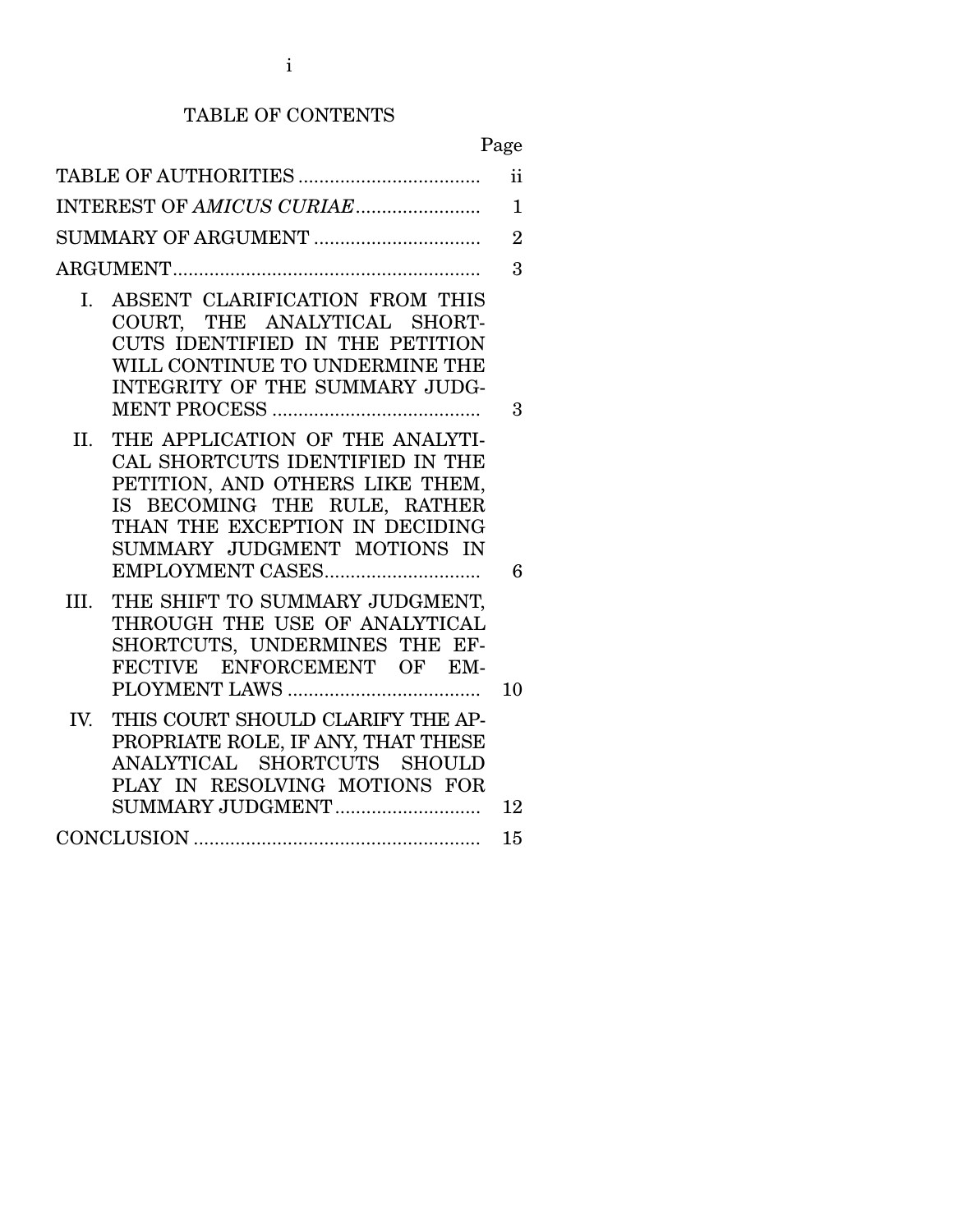# TABLE OF AUTHORITIES

# Page

# CASES

| Adickes v. S.H. Kress & Co., 398 U.S. 144          |
|----------------------------------------------------|
| Aman v. Cort Furniture Rental Corp., 85 F.3d       |
| Anderson v. Liberty Lobby, Inc., 477 U.S. 242      |
| Ash v. Tyson Foods, Inc., 129 Fed. Appx. 529       |
| Ash v. Tyson Foods, Inc., 546 U.S. 454 (2006) 8, 9 |
| Brown v. CSC Logic, Inc., 82 F.3d 651 (5th Cir.    |
| Celotex Corp. v. Catrett, 477 U.S. 317 (1986) 3    |
| Conn. v. Teal, 457 U.S. 440 (1982)15               |
| Darchak v. City of Chi. Bd. of Educ., 580 F.3d     |
| EEOC v. Texas Instruments, Inc., 100 F.3d 1173     |
| Estes v. Dick Smith Ford, Inc., 856 F.2d 1097      |
| Furnco Construction Corp. v. Waters, 438 U.S.      |
| Laxton v. Gap, Inc., 333 F.3d 572 (5th Cir.<br>. 8 |
| Matsushita Elec. Indus., Inc. v. Zenith Radio      |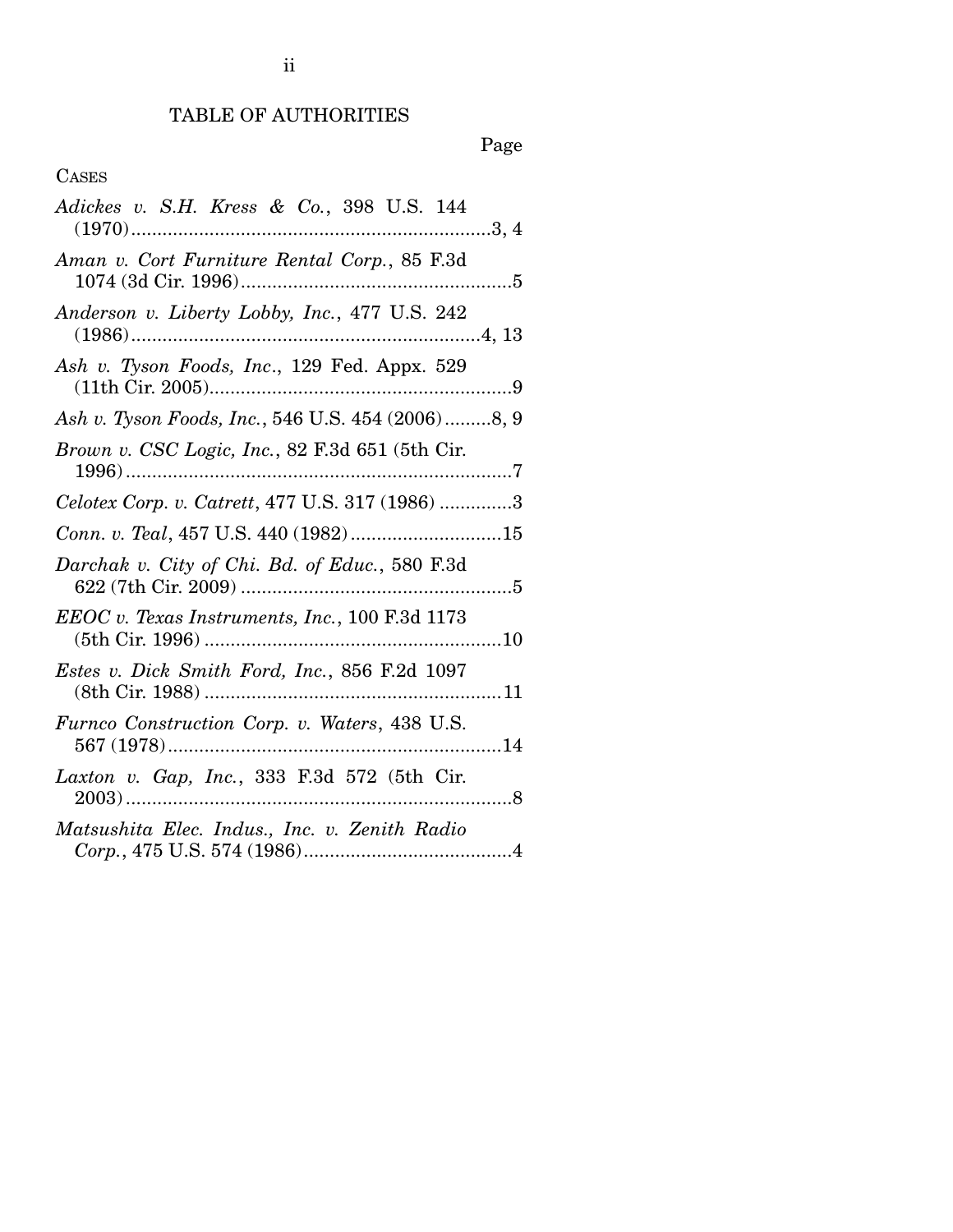| Page                                                                                     |
|------------------------------------------------------------------------------------------|
| Moss v. BMC Software, Inc., 610 F.3d 917 (5th                                            |
| Oncale v. Sundowner Offshore Servs., Inc., 523                                           |
| Poller v. Columbia Broadcasting, 368 U.S. 464                                            |
| Reeves v. Sanderson Plumbing Prods., 530 U.S.                                            |
| Reeves v. Sanderson Plumbing Prods., 197 F.3d                                            |
| Riordan v. Kempiners, 831 F.2d 690 (7th Cir.                                             |
| Suggs v. Cent. Oil of Baton Rouge, LLC, 2014<br>U.S. Dist. LEXIS 90825 (M.D. La. Jul. 3, |
|                                                                                          |
| U.S. Post. Serv. Bd. of Governors v. Aikens, 460                                         |
|                                                                                          |
| Veprinsky v. Fluor Daniel, Inc., 87 F.3d 881                                             |
| Williams v. URS Corp., 124 Fed. Appx. 97 (3d)                                            |

OTHER AUTHORITIES

Am. Bar Ass'n Section of Litig. Member Survey on Civil Prac. (Dec. 11, 2009) .................................. 10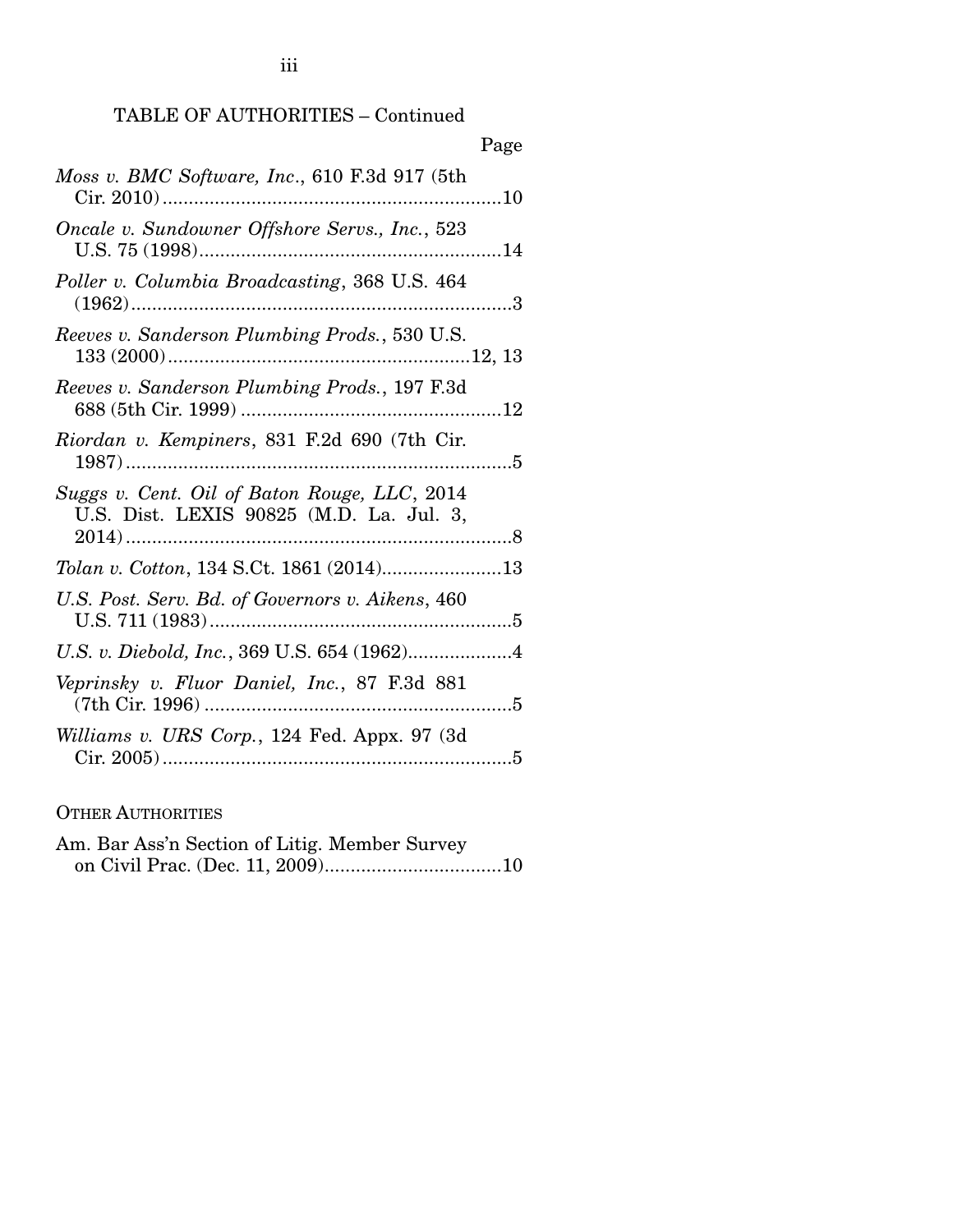iv

#### TABLE OF AUTHORITIES – Continued

Page

- D. Brock Hornby, *Summary Judgment Without Illusions*, 13 Green Bag 2d 273 (2010) ................... 11
- Joe Cecil and George Cort, The Federal Judicial Center, *Report on Summary Judgment Across Districts with Variations in Local Rules* (Aug. 13, 2008), available at https:// bulk.resource.org/courts.gov/fjc/sujulrs2.pdf ......... 11
- Kevin M. Clermont and Stewart J. Schwab, *Employment Discrimination Plaintiffs in Federal Court: From Bad to Worse?*, 3 Harv. L. & Pol'y Rev. 103 (2009) ............................................... 12

RULES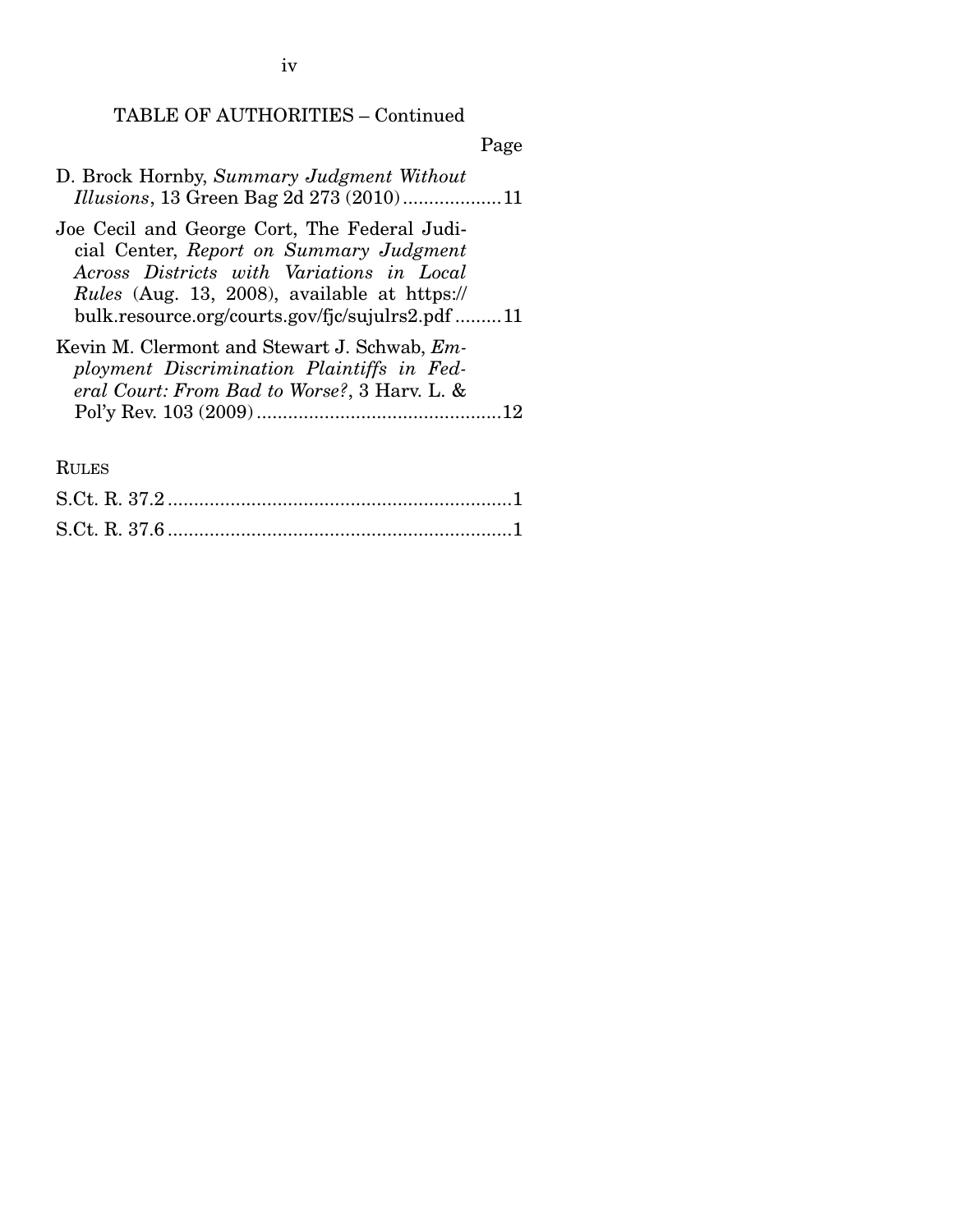#### **INTEREST OF** *AMICUS CURIAE*<sup>1</sup>

 The **National Employment Lawyers Association (NELA)** is the largest professional membership organization in the country comprised of lawyers who represent workers in labor, employment and civil rights disputes. Founded in 1985, NELA advances employee rights and serves lawyers who advocate for equality and justice in the American workplace. NELA and its 69 circuit, state, and local affiliates have a membership of over 4,000 attorneys who are committed to working on behalf of those who have been illegally treated in the workplace. NELA's members litigate daily in every circuit, affording NELA a unique perspective on how the principles announced by the courts in employment cases actually play out on the ground. NELA strives to protect the rights of its members' clients, and regularly supports precedentsetting litigation affecting the rights of individuals in the workplace.

--------------------------------- ---------------------------------

<sup>1</sup> Pursuant to S.Ct. R. 37.6, *Amicus* submits that no counsel for any party participated in any way in the authoring of this Brief. In addition, no other person or entity, other than *Amicus*, has made any monetary contribution to the preparation and/or submission of this Brief. Counsel of record for all parties received timely notice of Amicus' intent to file this brief. Pursuant to S.Ct. R. 37.2, letters consenting to the filing of this Brief have been filed with the Clerk of the Court.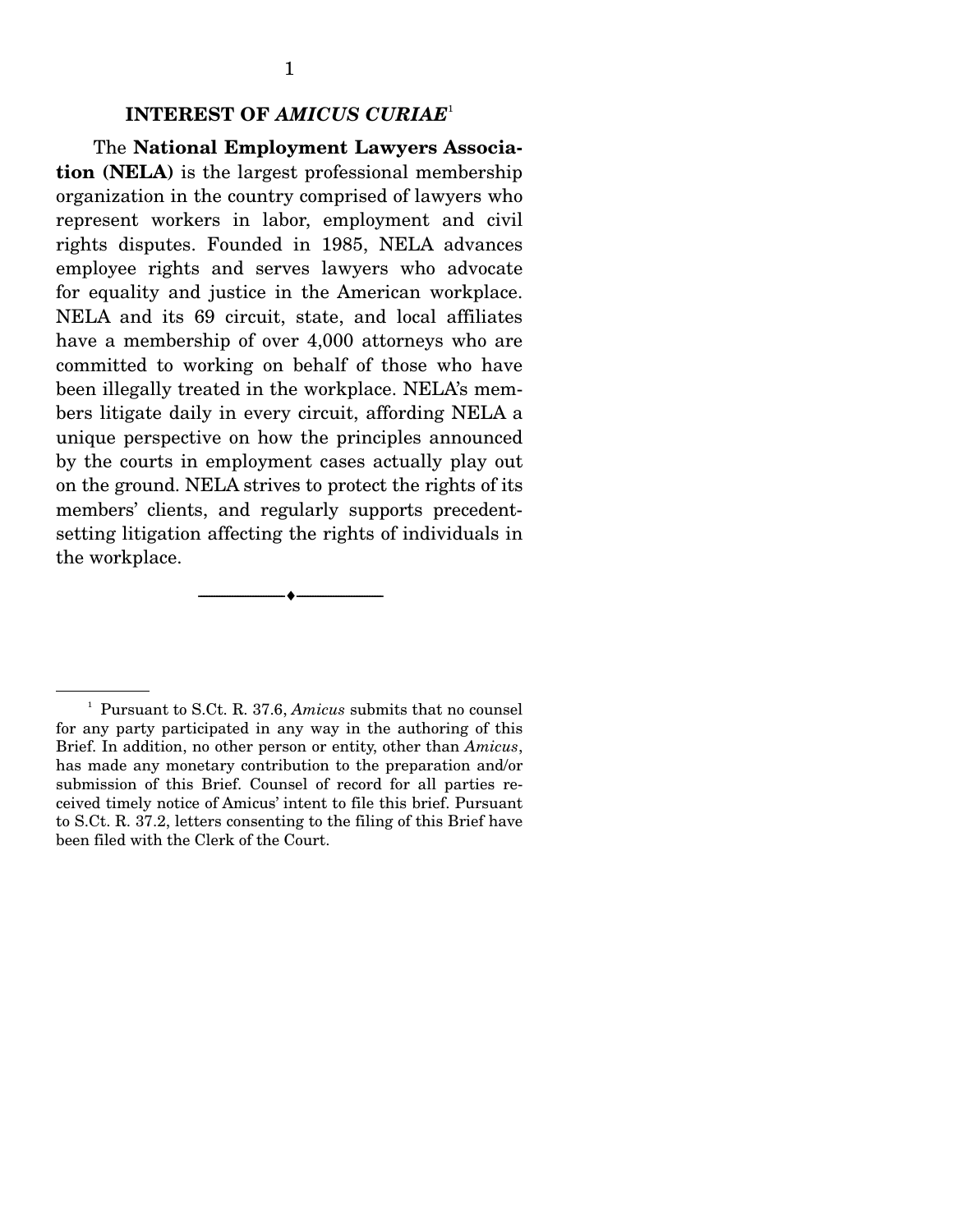#### **SUMMARY OF ARGUMENT**

 Proving intentional discrimination is an inherently difficult task. Because there is rarely "smoking gun" evidence of discrimination, employment cases often are decided based on inferences that may be drawn from circumstantial evidence and assessments of the credibility of witnesses. According to the summary judgment standards that have been repeatedly affirmed by the Court, weighing the evidence, drawing inferences from facts, and making credibility determinations are tasks better left to juries, rather than judges.

 A number of analytical shortcuts that in effect operate as evidentiary presumptions are being used with increasing frequency by courts in the context of evaluating motions for summary judgment in employment cases. Because applying these shortcuts involves weighing the evidence and drawing inferences against the plaintiff, their use distorts the standards governing summary judgment and leads to the dismissal of employment claims that should be resolved by juries. This Court should affirm the standards governing summary judgment and clarify when, if ever, it is appropriate for courts to apply the analytical shortcuts identified in the petition in evaluating motions for summary judgment in employment cases.

--------------------------------- ---------------------------------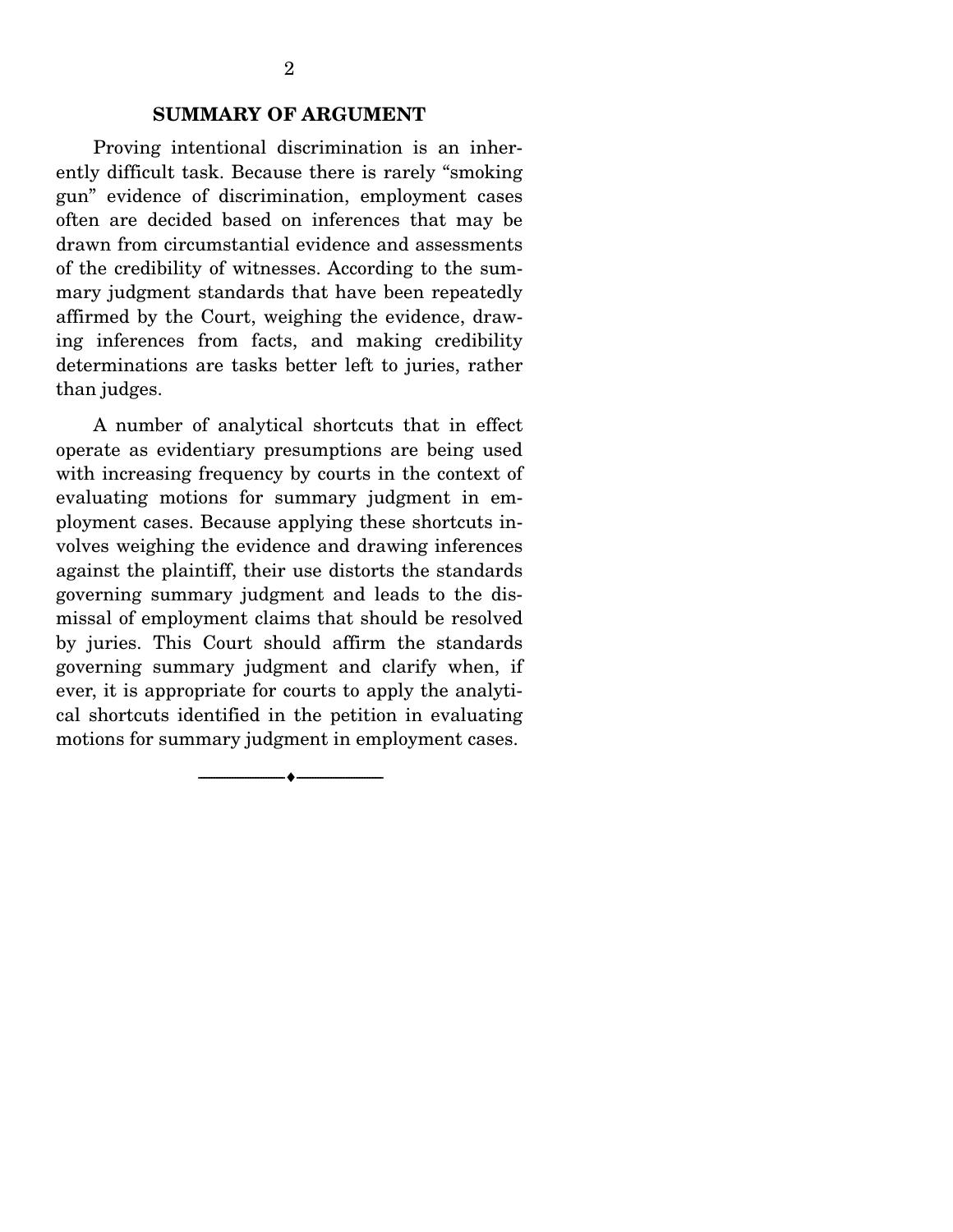## **I. ABSENT CLARIFICATION FROM THIS COURT, THE ANALYTICAL SHORTCUTS IDENTIFIED IN THE PETITION WILL CONTINUE TO UNDERMINE THE INTEG-RITY OF THE SUMMARY JUDGMENT PROCESS**

 The summary judgment process, as circumscribed by the Court, "is properly regarded not as a disfavored procedural shortcut." *Celotex Corp. v. Catrett*, 477 U.S. 317, 327 (1986). However, as the petition discusses in detail, the use of a variety of analytical shortcuts – such as the "same actor" and "same group" inferences – has become a regular feature of the summary judgment process in some courts. These analytical shortcuts distort the summary judgment standards, thwart the purposes of the summary judgment process, and undermine the enforcement of our employment laws.

 If the summary judgment rules as articulated by the Court are heeded, many claims that now are being dismissed would be resolved by a jury trial. "The advantages of trial before a live jury with live witnesses, and all the possibilities of considering the human factors" cannot be replicated through "a trial by affidavit." *Adickes v. S.H. Kress & Co.*, 398 U.S. 144, 176 (1970) (Black, J., concurring). "It is only when the witnesses are present and subject to crossexamination that their credibility and the weight to be given their testimony can be appraised." *Id*. (quoting *Poller v. Columbia Broadcasting*, 368 U.S. 464,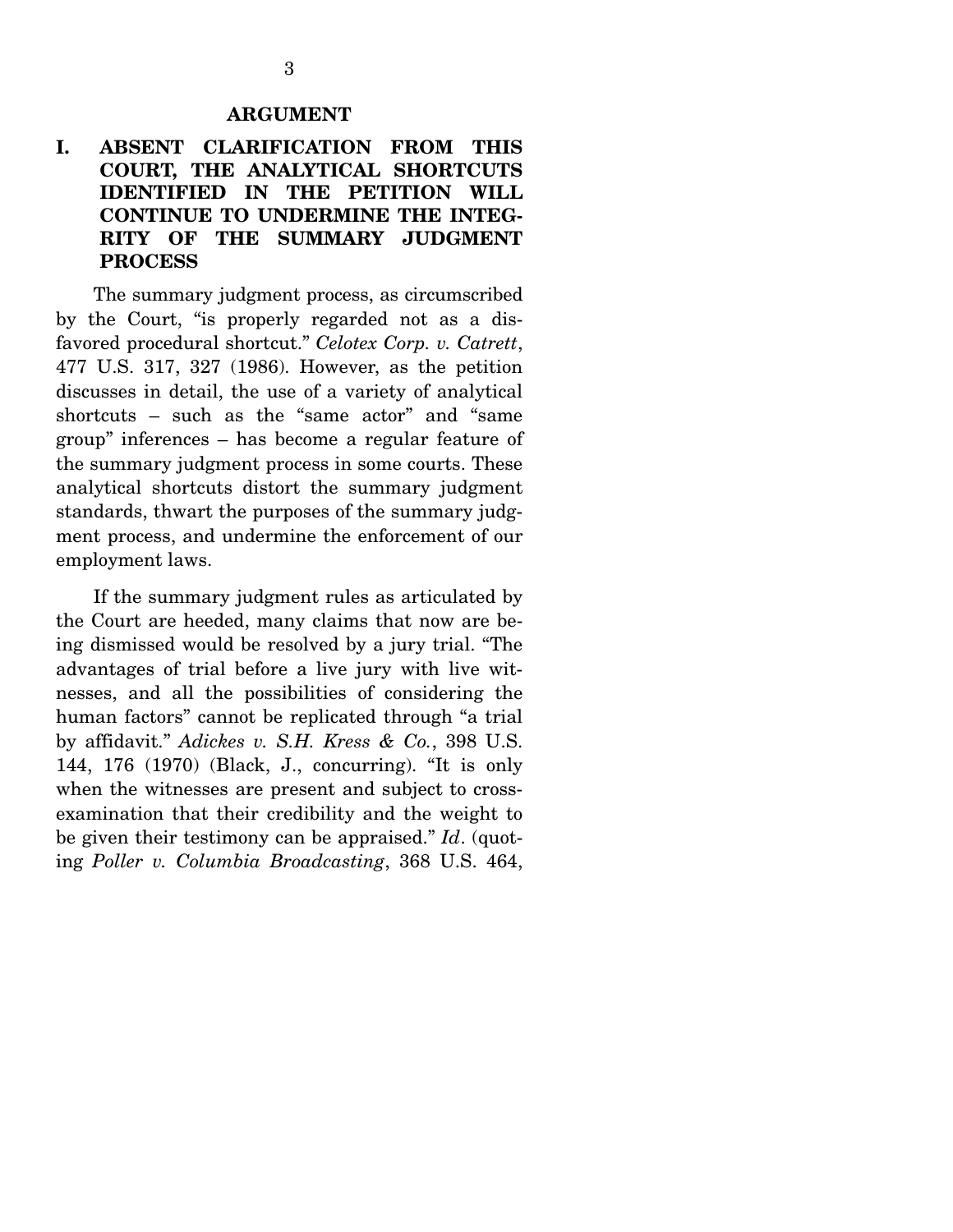473 (1962)). For these reasons, and because of the constitutional values<sup>2</sup> that are implicated, it is wellsettled that "[c]redibility determinations, the weighing of the evidence, and the drawing of legitimate inferences from the facts are jury functions, not those of a judge." *Anderson v. Liberty Lobby, Inc.*, 477 U.S. 242, 255 (1986).

 Further, to ensure that summary judgment is only granted when no genuine factual dispute exists, " 'the inferences to be drawn from the underlying facts contained in such materials . . . must be viewed in the light most favorable to the party opposing the motion.'" *Matsushita Elec. Indus., Inc. v. Zenith Radio Corp.*, 475 U.S. 574, 587 (1986) (quoting *U.S. v. Diebold, Inc.*, 369 U.S. 654, 655 (1962)). Applying the analytical shortcuts at issue in this case requires courts to disregard these settled principles, and this Court should grant *certiorari* to determine what role, if any, these additional shortcuts should have in the summary judgment process.

 It is particularly important for plaintiffs in employment cases that the appropriate standards governing summary judgment are faithfully applied, because proving intentional discrimination is an inherently difficult task, as there is rarely direct evidence of

<sup>&</sup>lt;sup>2</sup> "The right to confront, cross-examine and impeach adverse witnesses is one of the most fundamental rights sought to be preserved by the *Seventh Amendment* provision for jury trials in civil cases." *Adickes*, 398 U.S. at 176 (Black, J., concurring).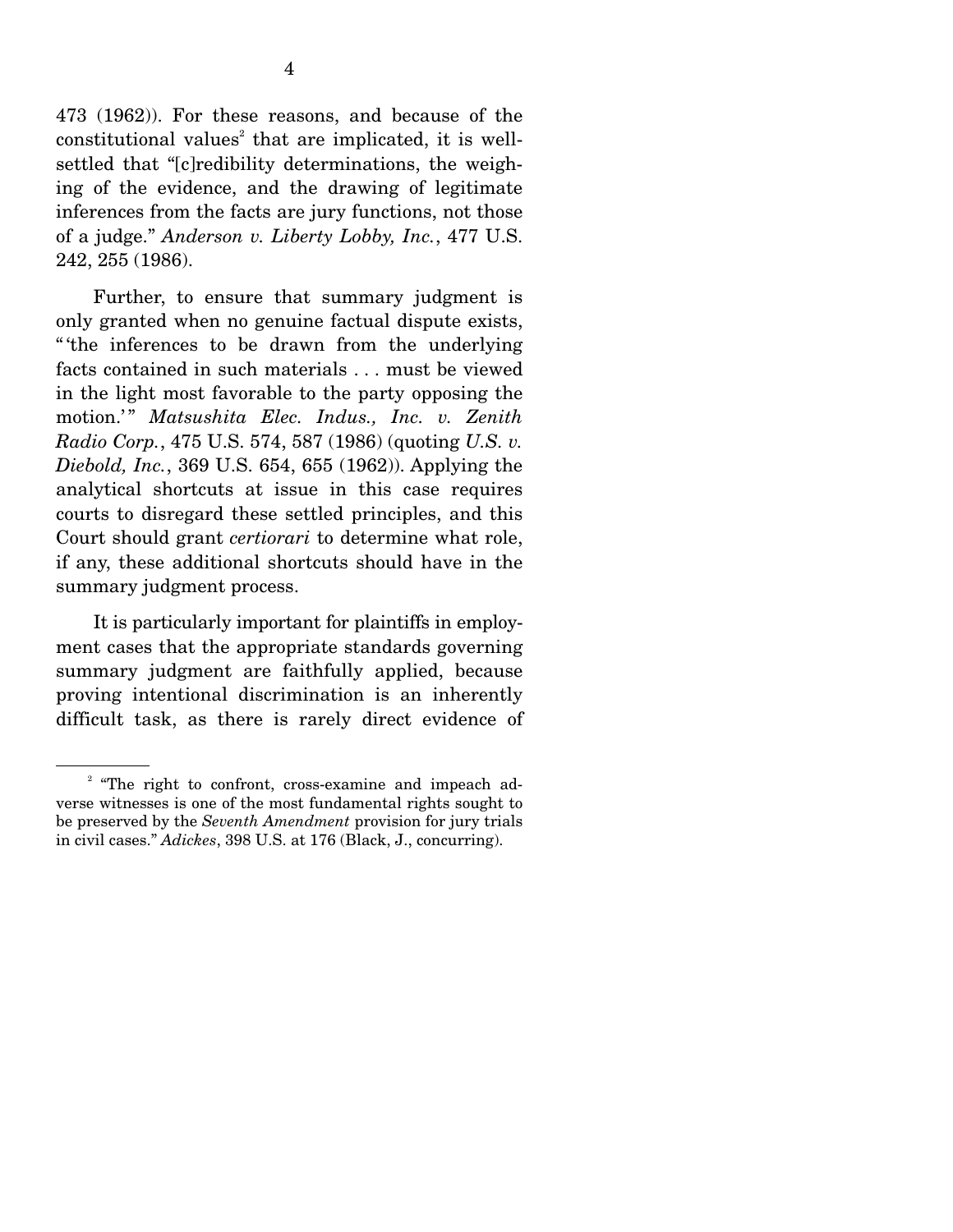discrimination.<sup>3</sup> Over 30 years ago, the Court recognized that "[t]here will seldom be 'eyewitness' testimony as to the employer's mental processes." *U.S. Post. Serv. Bd. of Governors v. Aikens*, 460 U.S. 711, 716 (1983). As a result, resolving employment claims often hinges on drawing inferences from circumstantial evidence and evaluating the credibility of witnesses.<sup>4</sup> It is therefore unsurprising that when the accepted standards governing inferences and credibility assessments at summary judgment are

<sup>3</sup> *See Williams v. URS Corp.*, 124 Fed. Appx. 97, 101 (3d Cir. 2005) ("[S]ome forms of discrimination in the work place have taken on a new sophistication and subtlety as employers have come to profess less tolerance for bias."); *Aman v. Cort Furniture Rental Corp.*, 85 F.3d 1074, 1082 (3d Cir. 1996) ("Discrimination continues to pollute the social and economic mainstream of American life, and is often simply masked in more subtle forms. It has become easier to coat various forms of discrimination with the appearance of propriety, or to ascribe some other less odious intention to what is in reality discriminatory behavior. In other words, while discriminatory conduct persists, violators have learned not to leave the proverbial 'smoking gun' behind."); *Riordan v. Kempiners*, 831 F.2d 690, 697 (7th Cir. 1987) ("Proof of such discrimination is always difficult. Defendants of even minimal sophistication will neither admit discriminatory animus nor leave a paper trail demonstrating it; and because most employment decisions involve an element of discretion, alternative hypotheses (including that of simple mistake) will always be possible and often plausible.").

<sup>4</sup> *Darchak v. City of Chi. Bd. of Educ.*, 580 F.3d 622, 633 (7th Cir. 2009) ("Employment discrimination cases often center on parties' intent and credibility, which must go to a jury unless 'no rational factfinder could draw the contrary inference.'") (quoting *Veprinsky v. Fluor Daniel, Inc.*, 87 F.3d 881, 894 (7th Cir. 1996)).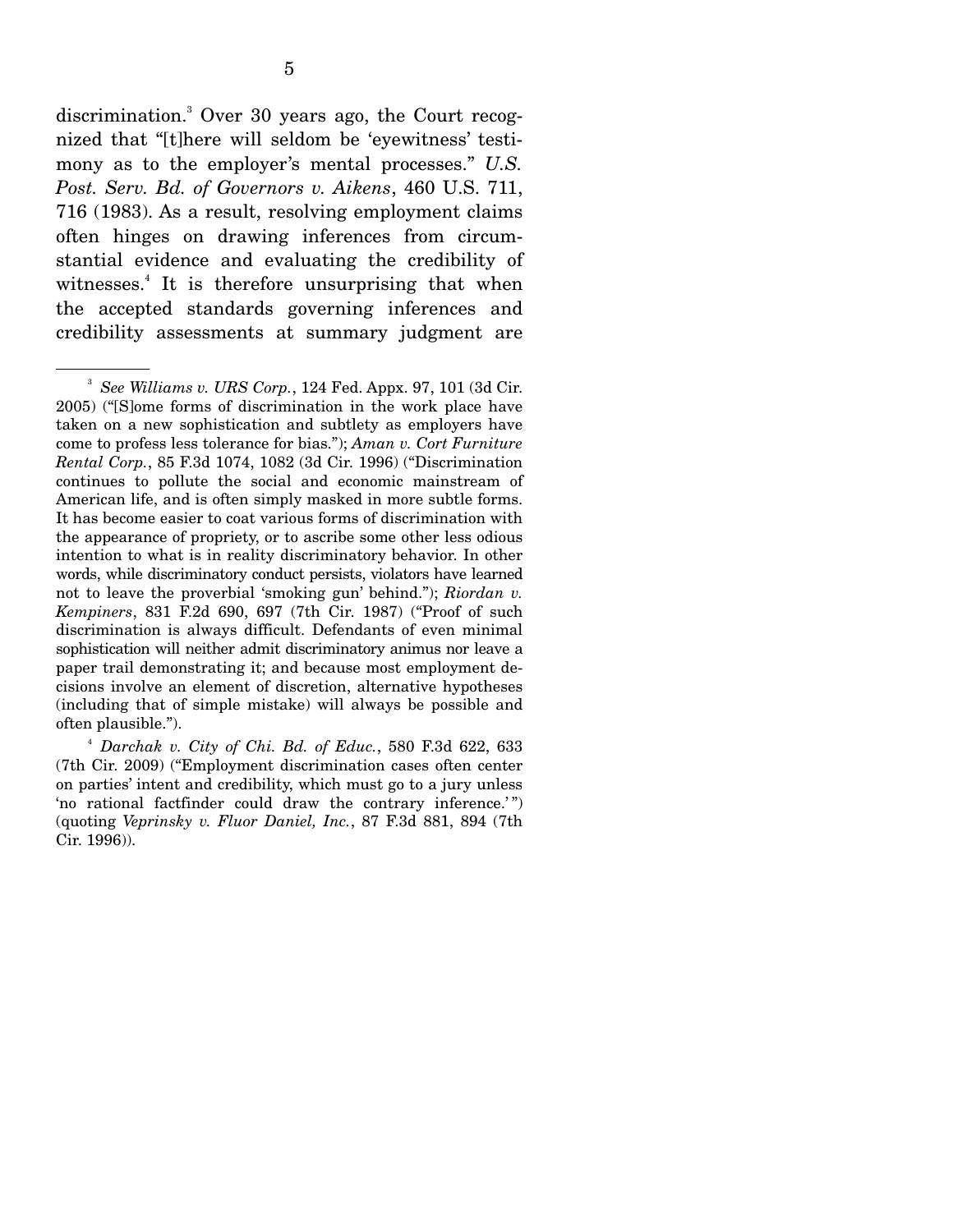disregarded, plaintiffs in employment cases bear a disproportionate share of the negative consequences.

## **II. THE APPLICATION OF THE ANALYTICAL SHORTCUTS IDENTIFIED IN THE PETI-TION, AND OTHERS LIKE THEM, IS BE-COMING THE RULE, RATHER THAN THE EXCEPTION IN DECIDING SUMMARY JUDGMENT MOTIONS IN EMPLOYMENT CASES**

 The analytical shortcuts highlighted in the petition undermine the effective enforcement of workplace rights by distorting the operation of the summary judgment standards. Courts are relying on the "same actor," "same group," "age difference," and "token employee" inferences, and others like them, with increasing regularity. A recent search of LexisNexis for the use of the "same actor" inference in the context of summary judgment in employment discrimination cases, within the past five years, returned 250 citing references combined from both district and appellate courts. An even narrower search, limited to those cases in which "same actor" appeared in the same sentence as "summary judgment" in employment discrimination cases, returned 68 results.<sup>5</sup>

<sup>&</sup>lt;sup>5</sup> The search terms used were, respectively, "'employ! discriminat!' & 'summary judgment' & 'same actor'" and "'employ! discriminat!' & 'summary judgment' /s 'same actor'."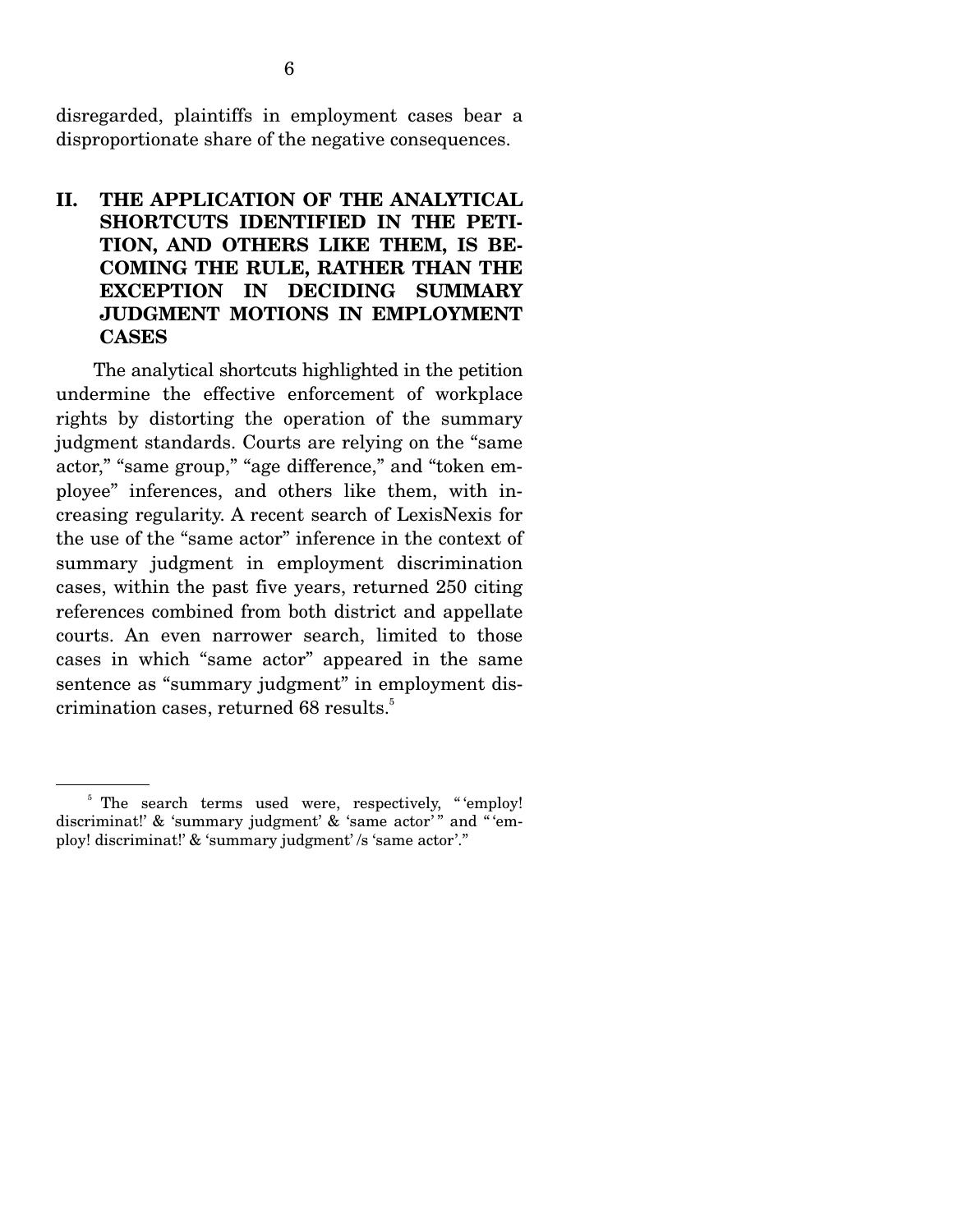The use of analytical shortcuts at summary judgment in employment cases is not limited to the examples specified in the petition. In addition to those identified in the petition, there are others that are deployed in a similar fashion at summary judgment. A common one that leads to the unwarranted dismissal of employment claims involves so-called "stray remarks." "Stray remarks" are otherwise relevant statements from which discriminatory animus could be inferred, that courts nevertheless prevent plaintiffs from using to defeat summary judgment, unless the plaintiff can satisfy a series of special, elaborate tests. As with the shortcuts identified in the petition, applying the "stray remarks" criteria requires a court to weigh the plaintiff 's evidence and draw a series of inferences against her, thereby resulting in otherwise admissible evidence of bias being disregarded. We highlight this additional example to demonstrate to the Court both how pervasive the use of analytical shortcuts currently is and the extent to which these shortcuts continue to persist, despite rulings from the Court that one would have expected to limit their influence.

 In the Fifth Circuit, for example, if a plaintiff wishes to use a statement as direct evidence of age discrimination, the statement must be "1) age related; 2) proximate in time to the terminations; 3) made by an individual with authority over the employment decision at issue; and 4) related to the employment decision at issue." *Brown v. CSC Logic, Inc.*, 82 F.3d 651, 655 (5th Cir. 1996). However, if the plaintiff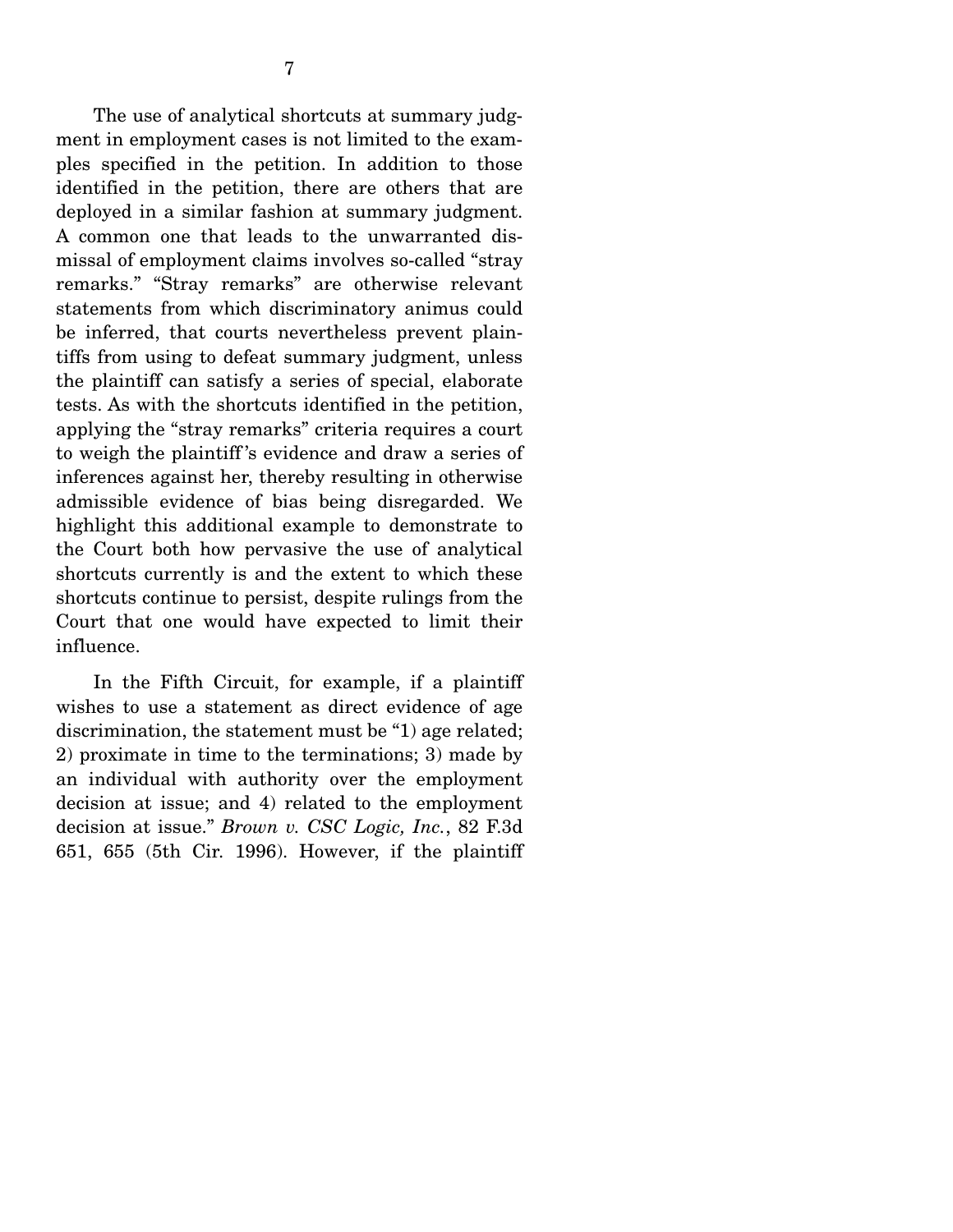alleges that the statement is circumstantial evidence of discrimination, the statement "must demonstrate discriminatory animus; and be made by a person who has leverage over the decision maker, or is otherwise in a position to influence, the challenged decision." *Suggs v. Cent. Oil of Baton Rouge, LLC*, 2014 U.S. Dist. LEXIS 90825 at \*25 (M.D. La. Jul. 3, 2014) (citing *Laxton v. Gap, Inc.*, 333 F.3d 572, 583 (5th Cir. 2003)).

 As with the "same actor" inference, a LexisNexis search emphasizes how often "stray remarks" arises in the context of summary judgment in employment cases. Within the last five years alone, a broader search returned 747 citing references in federal district and appellate opinions, while a narrower search returned 122 references over the same time span. $^6$ 

 That "stray remarks" continues to be invoked regularly, in spite of this Court's decision in *Ash v. Tyson Foods, Inc.*, 546 U.S. 454 (2006), supports our assertion that the proper role of analytical shortcuts at summary judgment must be clarified. In *Ash*, the plaintiffs argued that a supervisor's repeated use of the word "boy" to describe African-American employees who were subsequently denied promotions was evidence of bias. The jury found in favor of the

<sup>6</sup> As with the "same actor" search, the search terms used were " 'employ! discriminat!' & 'summary judgment' & 'stray remarks'" and "'employ! discriminat!' & 'summary judgment' /s 'stray remarks'."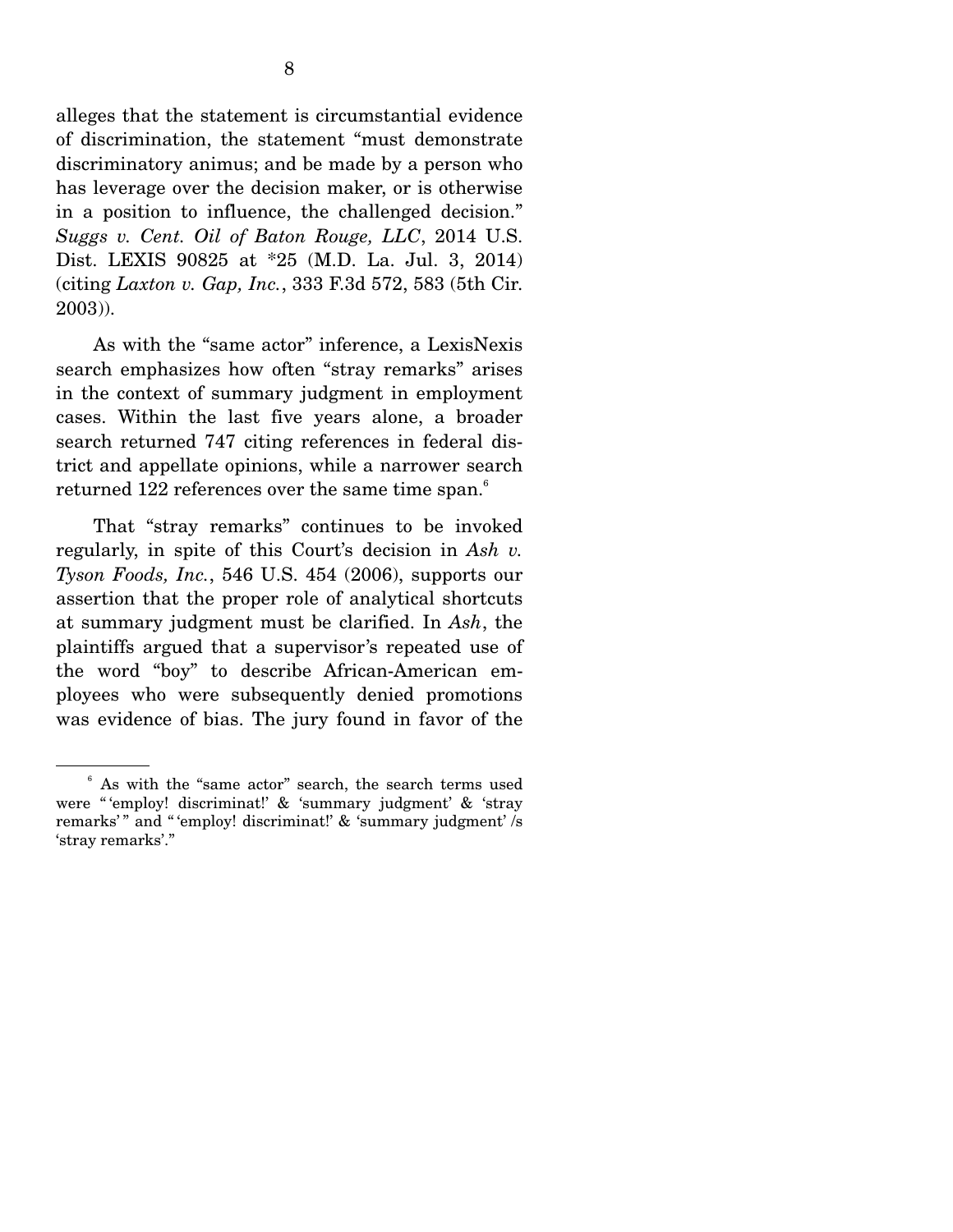plaintiffs, and awarded them substantial compensatory and punitive damages. The defendant moved for, and the district court granted, judgment as a matter of law. The Eleventh Circuit Court of Appeals affirmed the district court's ruling, holding in part that the word "boy," unless it was modified by another word such as "black" or "white," could not, as a matter of law, constitute evidence of discrimination. 129 Fed. Appx. 529, 533 (11th Cir. 2005) (*per curiam*).

 In a *per curiam* opinion rendered without argument, the Court reversed, holding that it was inappropriate for the court of appeals to infer that certain words are "always benign." *Ash*, 546 U.S. at 456. The Court reasoned that "[t]he speaker's meaning may depend on various factors including context, inflection, tone of voice, local custom, and historical usage. Insofar as the Court of Appeals held that modifiers or qualifications are necessary in all instances to render the disputed term probative of bias, the court's decision is erroneous." *Id*. These are precisely the type of factors that are best analyzed on a case-by-case basis by juries, rather than through the application of analytical shortcuts by judges at summary judgment.

 Even if the comment at issue in *Ash* was not specifically labeled as a "stray remark," in light of the Court's reasoning, one would have expected lower courts to refrain from continuing to place artificial limits on what types of statements may be probative of bias. Unfortunately, lower courts continue to use the "stray remarks" doctrine to disregard as a matter of law statements from which a jury could infer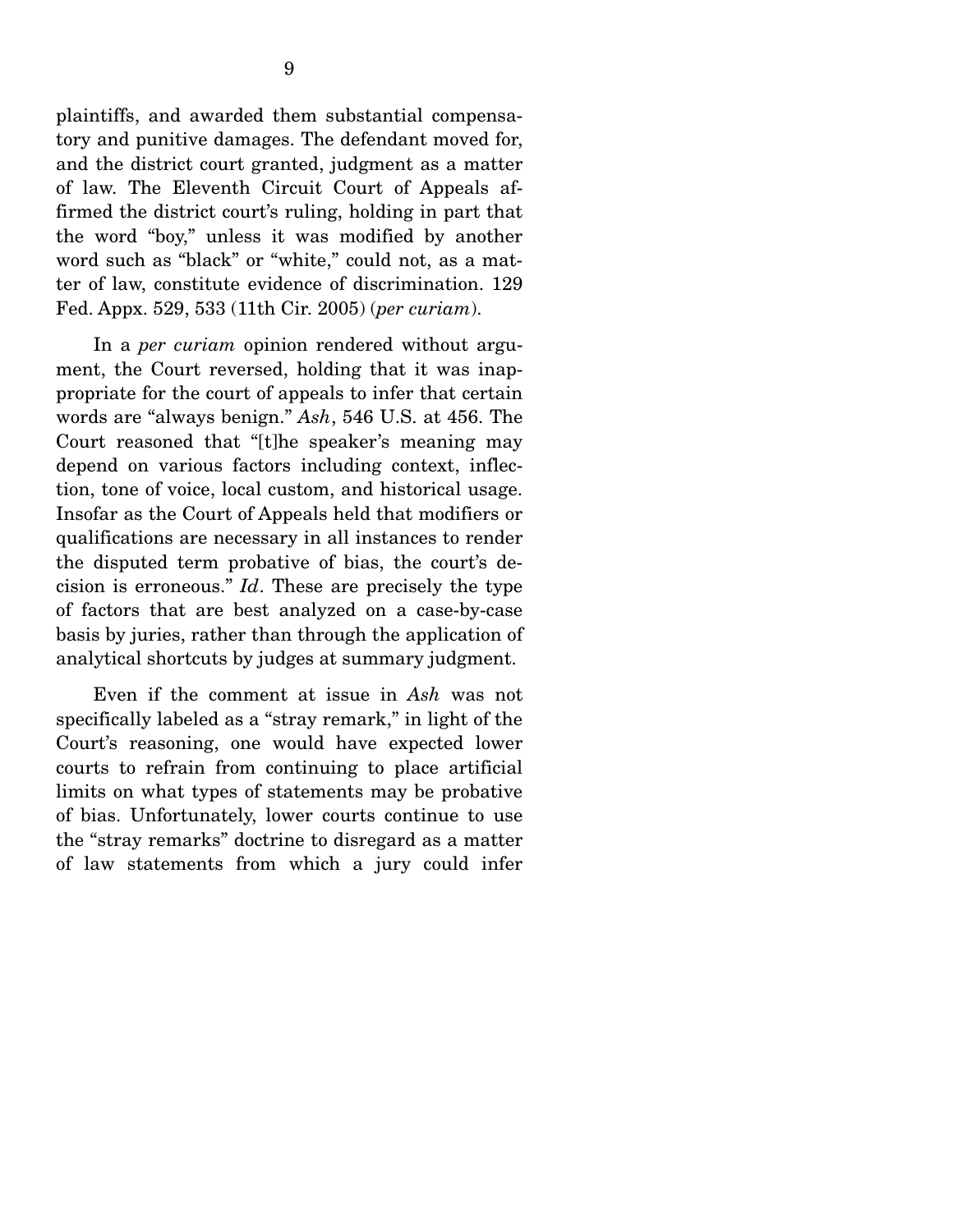unlawful discrimination. For example, the Fifth Circuit Court of Appeals held in *Moss v. BMC Software, Inc.*, that "[i]n order for an age-based comment to be probative of an employer's discriminatory intent, it must be direct and unambiguous, allowing a reasonable jury to conclude without any inferences or presumptions that age was an impermissible factor in the decision to terminate the employee." 610 F.3d 917, 929 (5th Cir. 2010) (quoting *EEOC v. Texas Instruments, Inc.*, 100 F.3d 1173, 1181 (5th Cir. 1996)).

## **III. THE SHIFT TO SUMMARY JUDGMENT, THROUGH THE USE OF ANALYTICAL SHORTCUTS, UNDERMINES THE EFFEC-TIVE ENFORCEMENT OF EMPLOYMENT LAWS**

 A recent survey conducted under the auspices of the American Bar Association (ABA) found that 50% of plaintiffs' lawyers, 47% of defense lawyers, and 44% of mixed-practice lawyers believed that "discovery is used more to develop evidence for summary judgment than it is to understand the other parties' claims and defenses for trial."7 District Judge D. Brock Hornby recognized as much when he asserted in a recent article that the term "summary judgment" is a "near oxymoron," and that "[f]or most cases judges, magistrate judges, and their law clerks collectively

<sup>7</sup> Am. Bar Ass'n Section of Litig. Member Survey on Civil Prac.: Full Rpt. at 71, tbl. 6.11 (Dec. 11, 2009).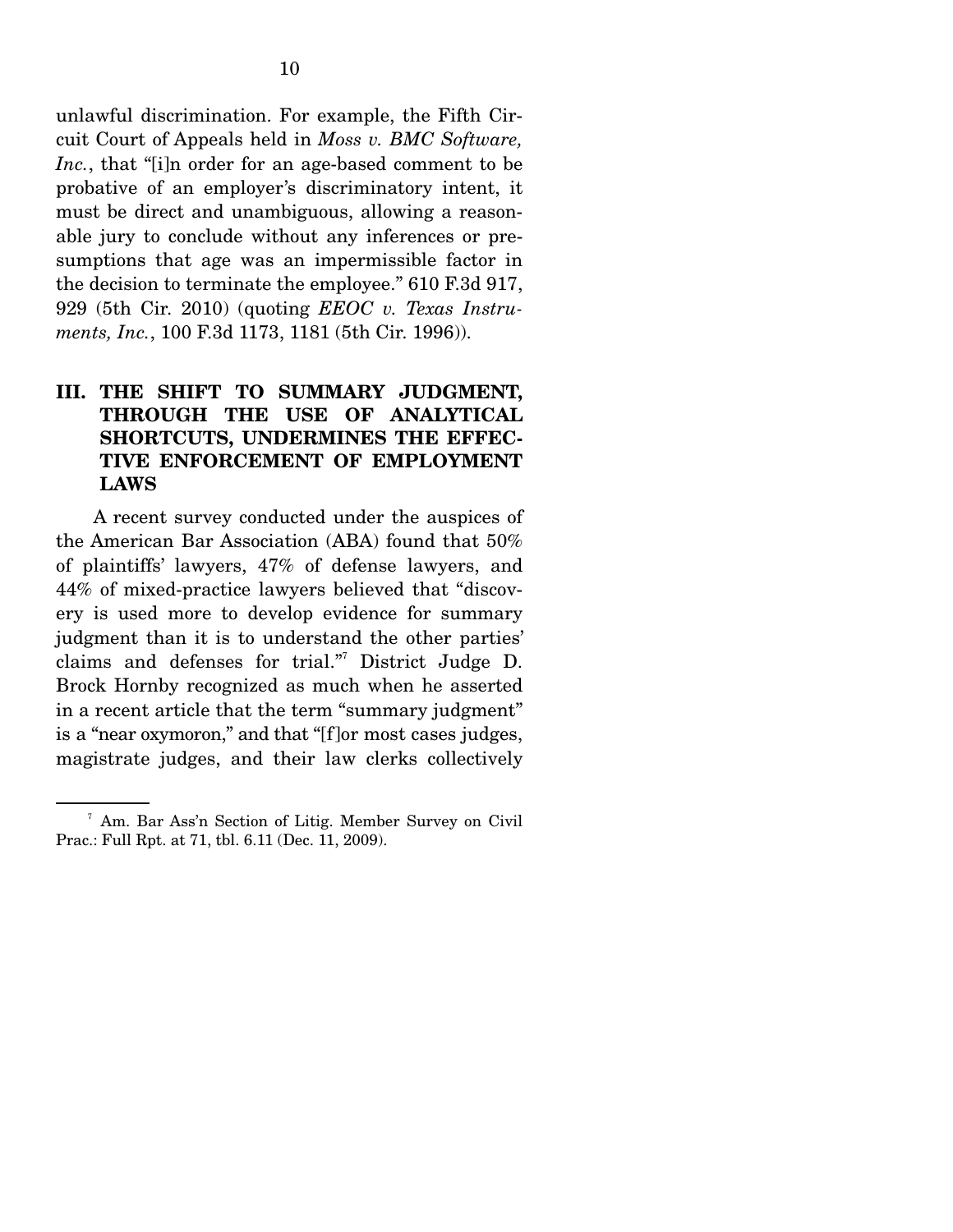spend more time resolving summary judgment disputes and the ancillary motions they spawn than they would handling the trials." D. Brock Hornby, *Summary Judgment Without Illusions*, 13 Green Bag 2d 273, 274 (2010).

 While the increased role of summary judgment affects all litigants, plaintiffs in employment cases feel it more acutely than any other group. Research conducted by the Federal Judicial Center indicates that summary judgment is more likely both to be sought<sup>8</sup> and granted<sup>9</sup> against plaintiffs in employment discrimination cases than against plaintiffs in any other type of civil case. As discussed, this is no doubt because employees bear the difficult burden of proving intent through circumstantial evidence.<sup>10</sup> The increasingly prominent role of summary judgment, combined with the regular application of analytical shortcuts like those identified in the petition, has turned our federal court system into one in which

<sup>8</sup> Joe Cecil and George Cort, The Federal Judicial Center, *Report on Summary Judgment Across Districts with Variations in Local Rules* at 12, tbl. 7 (Aug. 13, 2008), available at https:// bulk.resource.org/courts.gov/fjc/sujulrs2.pdf (last accessed July 14, 2014).

<sup>9</sup> *Id*. at 15-16, tbls. 10-11.

<sup>10</sup> *See Estes v. Dick Smith Ford, Inc.*, 856 F.2d 1097, 1103 (8th Cir. 1988) ("The effects of blanket evidentiary exclusions can be especially damaging in employment discrimination cases, in which plaintiffs must face the difficult task of persuading the factfinder to disbelieve an employer's account of its own motive.").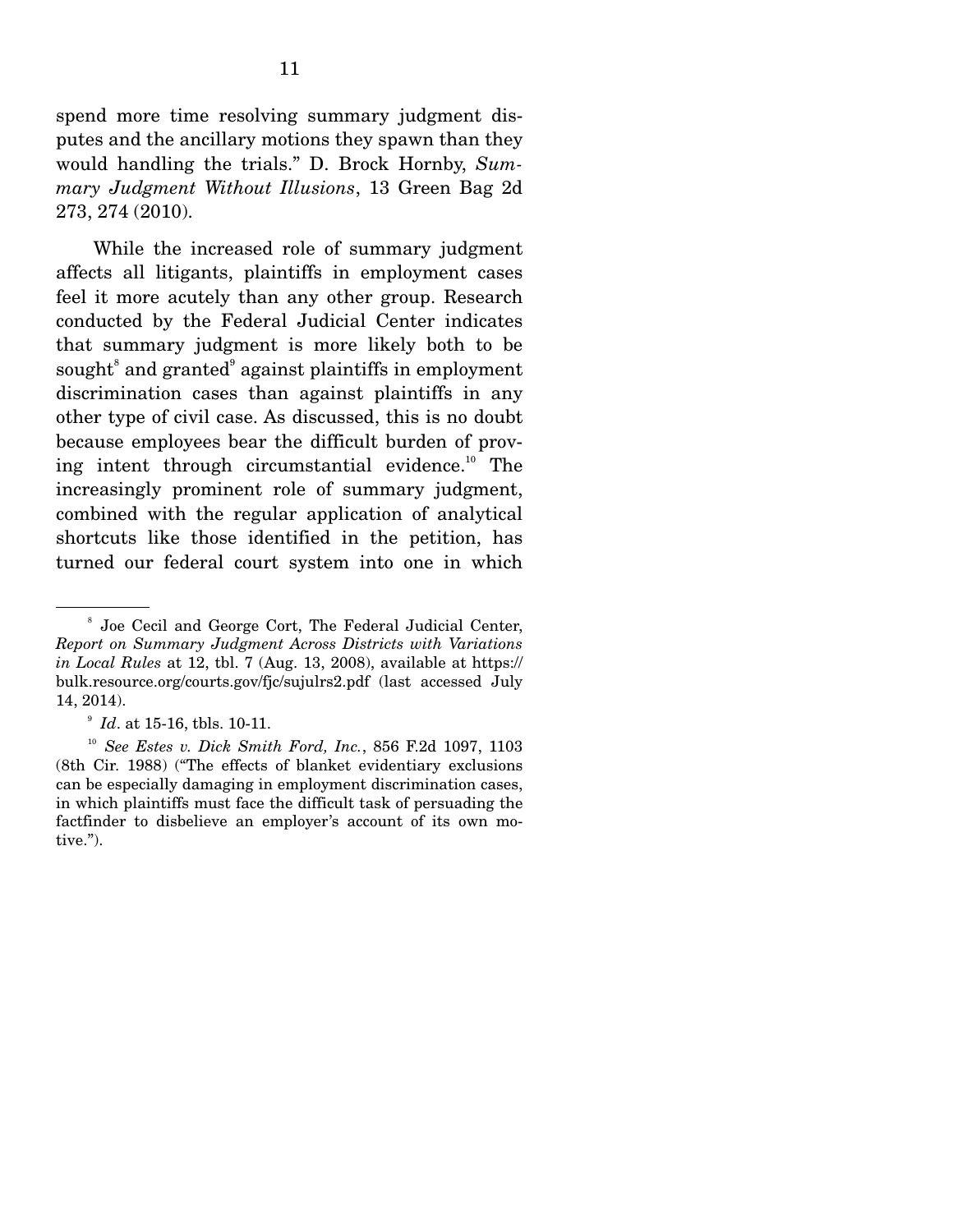"pretrial adjudication particularly disfavors employment discrimination plaintiffs."<sup>11</sup>

## **IV. THIS COURT SHOULD CLARIFY THE AP-PROPRIATE ROLE, IF ANY, THAT THESE ANALYTICAL SHORTCUTS SHOULD PLAY IN RESOLVING MOTIONS FOR SUMMARY JUDGMENT**

 In *Reeves v. Sanderson Plumbing Prods.*, 530 U.S. 133 (2000), the Court has provided specific guidance about the manner in which evidence of employment discrimination should be evaluated in the context of summary judgment. *Reeves* was an age discrimination case in which the defendant fired the 57-year-old plaintiff, allegedly because of irregularities and improprieties with the plaintiff's timesheets. In overturning a jury verdict in the plaintiff 's favor, the Fifth Circuit Court of Appeals disregarded comments indicative of age-based bias made by the plaintiff 's supervisor, and relied in part on the fact that a number of managers over the age of 50 were retained by the defendant. 197 F.3d 688, 694 (5th Cir. 1999).

 In reversing the decision of the court of appeals, the Court re-affirmed the principle that "[c]redibility determinations, the weighing of the evidence, and the drawing of legitimate inferences from the facts are

<sup>11</sup> Kevin M. Clermont and Stewart J. Schwab, *Employment Discrimination Plaintiffs in Federal Court: From Bad to Worse?*, 3 Harv. L. & Pol'y Rev. 103, 127 (2009).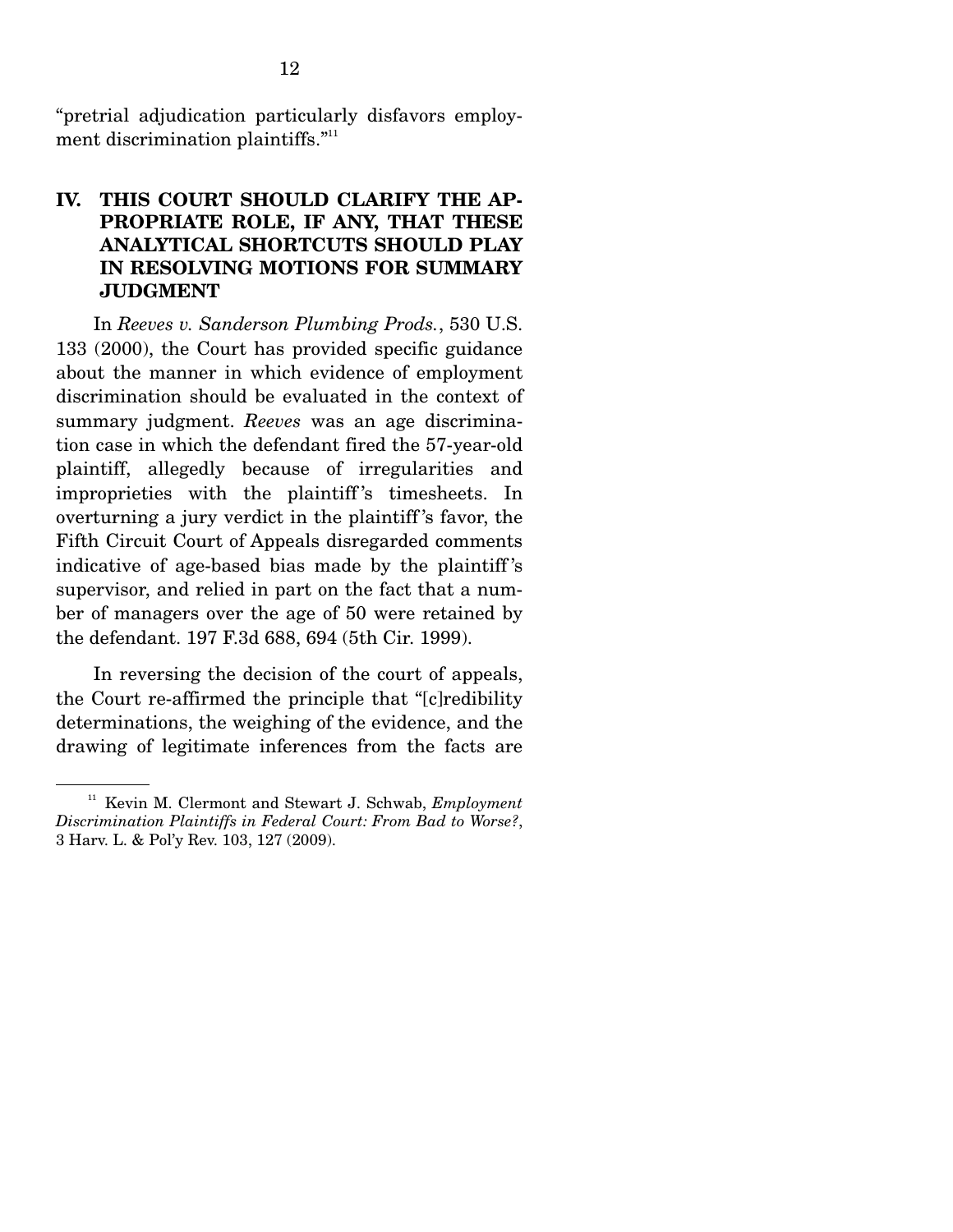jury functions, not those of a judge." *Reeves*, 530 U.S. at 152 (quoting *Liberty Lobby*, 477 U.S. at 255). Because the court of appeals "disregarded critical evidence favorable to petitioner" and "failed to draw all reasonable inferences in favor of petitioner," it "impermissibly substituted its judgment concerning the weight of the evidence for the jury's." *Id*. at 152-53.

 Applying the analytical shortcuts identified in the petition requires doing precisely what the Court in *Reeves* admonished district courts to avoid at summary judgment: weighing the evidence, drawing an inference or inferences against the plaintiff, and disregarding the plaintiff 's conflicting evidence. As this Court recently held in a *per curiam* reversal, doing so "reflects a clear misapprehension of summary judgment standards in light of [Supreme Court] precedents," *Tolan v. Cotton*, 134 S.Ct. 1861, 1868 (2014), and demonstrates a failure "to adhere to the fundamental principle that at the summary judgment stage, reasonable inferences should be drawn in favor of the nonmoving party." *Id*. Detailed guidance, like that provided in *Reeves* and *Tolan*, is necessary to clarify whether and to what extent the application of these shortcuts is compatible with the summary judgment standards.

 Indeed in other cases, the Court has already addressed the reasoning underlying a number of these shortcuts and indicated that they should not play a meaningful role in determining whether unlawful discrimination has occurred. However, as in the case of "stray remarks," discussed above, the fact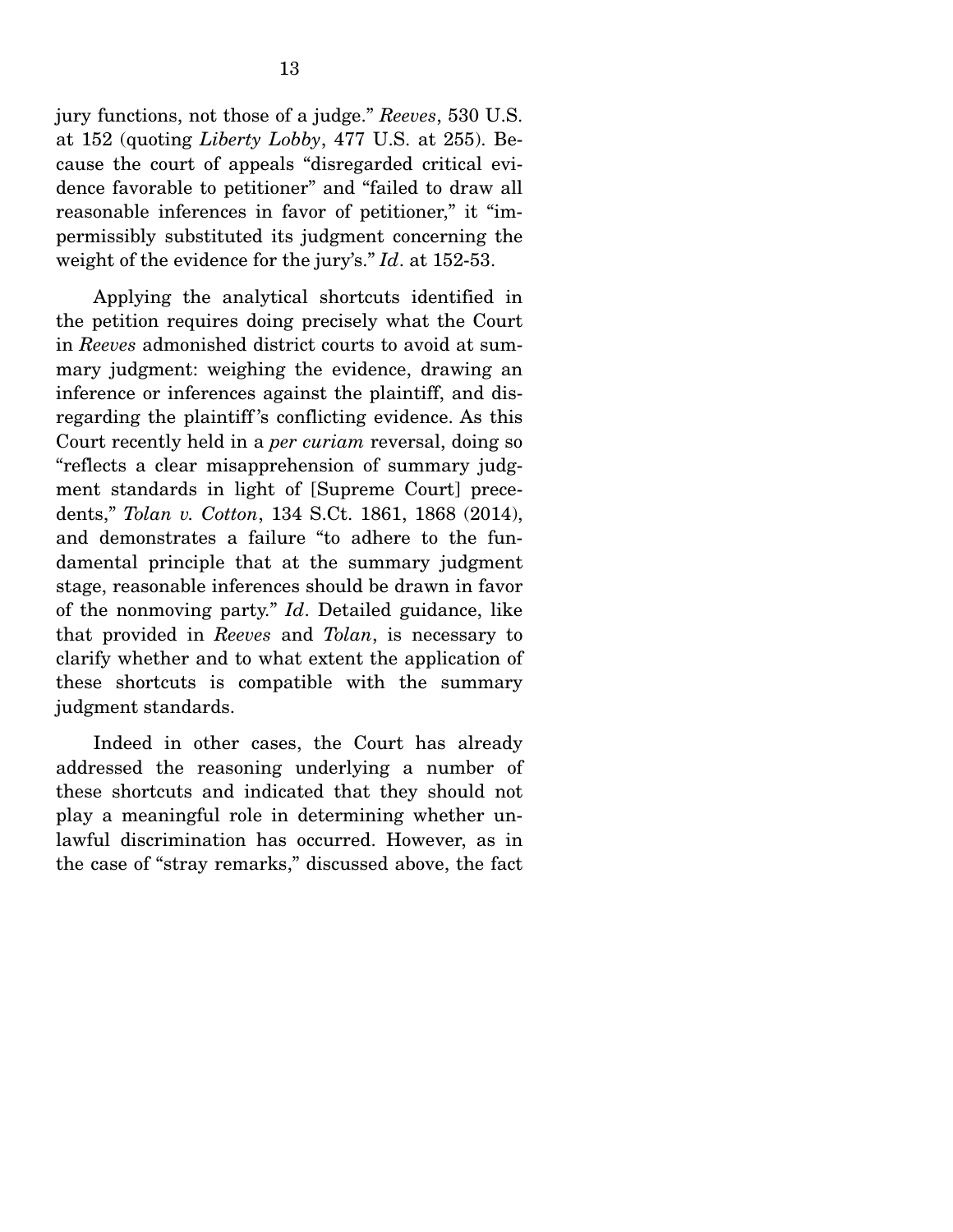that they continue to be used by courts in evaluating employment discrimination claims indicates that this Court should provide more detailed guidance about when, if ever, they may be applied.

 For example, the Court has held, in the context of race and gender discrimination, that "[b]ecause of the many facets of human motivation, it would be unwise to presume as a matter of law that human beings of one definable group will not discriminate against other members of that group." *Oncale v. Sundowner Offshore Servs., Inc.*, 523 U.S. 75, 78 (1998). This reasoning should also foreclose the use of the "same group" inference in other contexts. If it is inappropriate for a court to presume that members of the same ethnicity or gender cannot discriminate against other people from the same group, there is no compelling reason to presume that a worker over the age of 40 cannot possibly discriminate against another worker over 40. Yet, courts continue to apply this inference.

 Similarly, the Court has also held that the fact that an employer maintains a workforce containing a "disproportionately high level of minority employees" is one fact that may be considered in deciding whether an individual employee has been unlawfully discriminated against, but that "[a] racially balanced work force cannot immunize an employer from liability for specific acts of discrimination." *Furnco Construction*